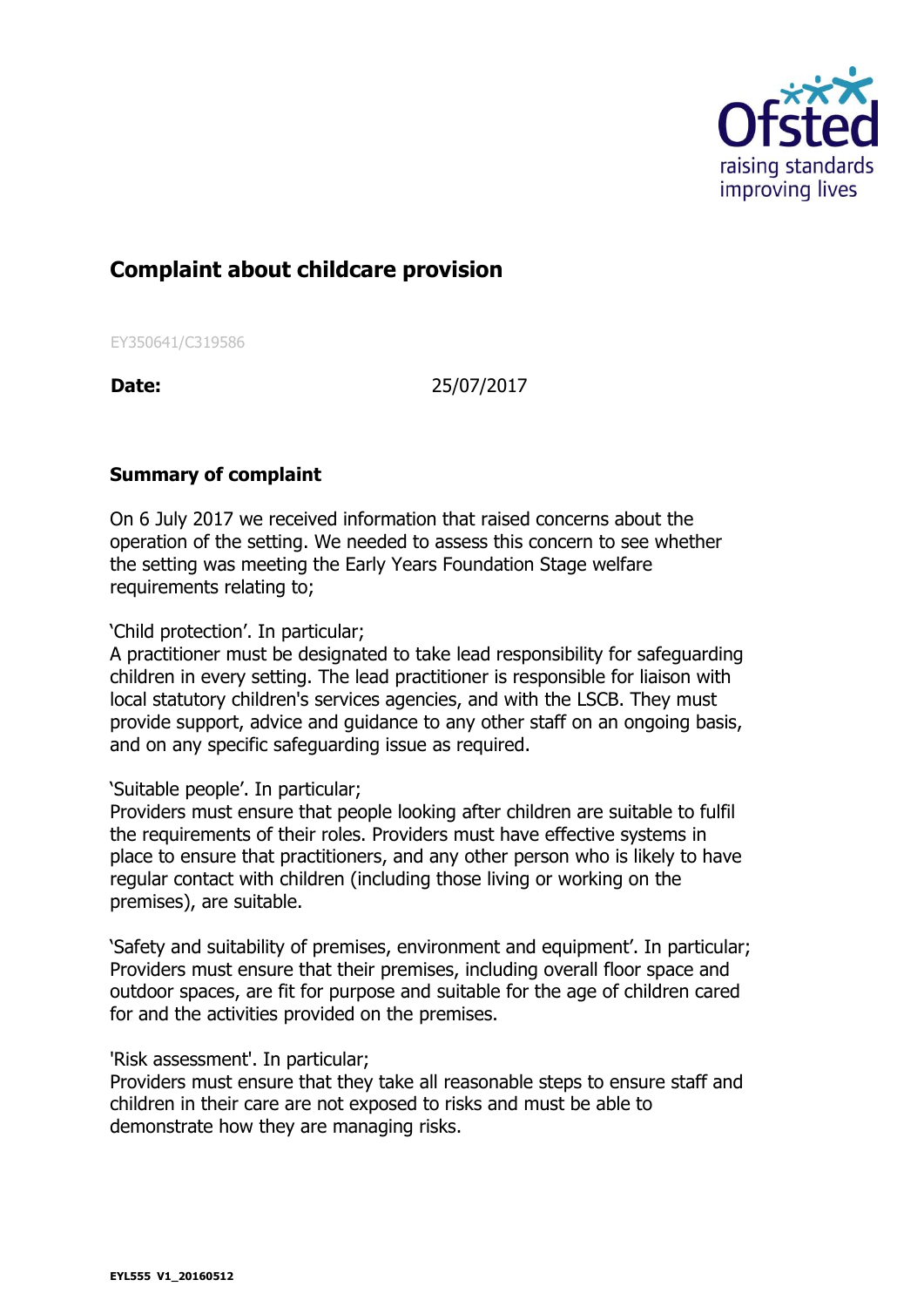

'Outings'. In particular;

Children must be kept safe while on outings. Providers must assess the risks or hazards which may arise for the children, and must identify the steps to be taken to remove, minimise and manage those risks and hazards. The assessment must include consideration of adult to child ratios.

'Information and records'. In particular;

Confidential information and records about staff and children must be held securely and only accessible and available to those who have a right or professional need to see them.

We do not look to prove or disprove a complaint but we look into the information we receive to see if the provider is meeting all legal requirements.

We carried out an unannounced visit. We found that those with responsibility for the operation of the setting and staffing arrangements had recently changed. We established that the provider had recently been made aware of concerns; they had taken some steps to address the concerns and were working with the local authority to address other areas.

However, during the visit we found that risk assessments were ineffective. Some aspects of the premises required attention and damaged equipment had not been effectively dealt with. We found arrangements for storing confidential information was not robust.

Following our visit, we issued a notice of action to improve which requires the provider to:

Take all reasonable steps to ensure staff and children in their care are not exposed to risks; be able to demonstrate how these risks are being managed. Risk assessments should identify aspects of the environment that need to be checked on a regular basis, when and by whom those aspects will be checked, and how the risk will be removed or minimised.

Ensure that the premises and outdoor spaces are fit for purpose and suitable for the age of children being cared for and the activities provided on the premises.

Ensure that confidential information and records about staff and children are held securely and only accessible and available to those who have a right or a professional need to see them.